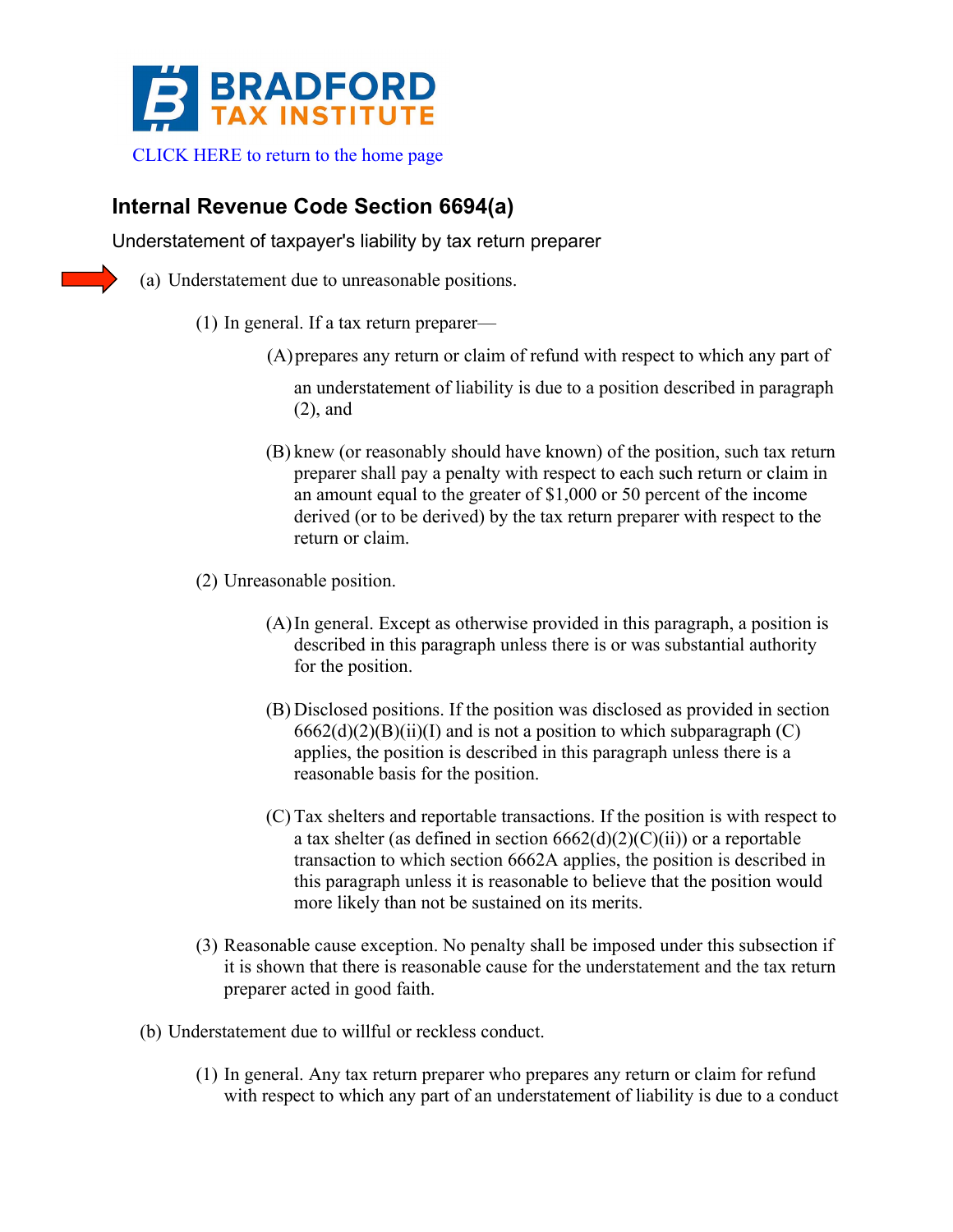described in paragraph (2) shall pay a penalty with respect to each such return or claim in an amount equal to the greater of—

(A)\$5,000, or

- (B) 50 percent of the income derived (or to be derived) by the tax return preparer with respect to the return or claim.
- (2) Willful or reckless conduct. Conduct described in this paragraph is conduct by the tax return preparer which is—
	- (A) a willful attempt in any manner to understate the liability for tax on the return or claim, or
	- (B) a reckless or intentional disregard of rules or regulations.
- (3) Reduction in penalty. The amount of any penalty payable by any person by reason of this subsection for any return or claim for refund shall be reduced by the amount of the penalty paid by such person by reason of subsection (a).
- (c) Extension of period of collection where preparer pays 15 percent of penalty.
	- (1) In general. If, within 30 days after the day on which notice and demand of any penalty under subsection (a) or (b) is made against any person who is a tax return preparer, such person pays an amount which is not less than 15 percent of the amount of such penalty and files a claim for refund of the amount so paid, no levy or proceeding in court for the collection of the remainder of such penalty shall be made, begun, or prosecuted until the final resolution of a proceeding begun as provided in paragraph (2). Notwithstanding the provisions of section 7421(a), the beginning of such proceeding or levy during the time such prohibition is in force may be enjoined by a proceeding in the proper court. Nothing in this paragraph shall be construed to prohibit any counterclaim for the remainder of such penalty in a proceeding begun as provided in paragraph (2).
	- (2) Preparer must bring suit in district court to determine his liability for penalty. If, within 30 days after the day on which his claim for refund of any partial payment of any penalty under subsection (a) or (b) is denied (or, if earlier, within 30 days after the expiration of 6 months after the day on which he filed the claim for refund), the tax return preparer fails to begin a proceeding in the appropriate United States district court for the determination of his liability for such penalty, paragraph (1) shall cease to apply with respect to such penalty, effective on the day following the close of the applicable 30-day period referred to in this paragraph.
	- (3) Suspension of running of period of limitations on collection. The running of the period of limitations provided in section 6502 on the collection by levy or by a proceeding in court in respect of any penalty described in paragraph (1) shall be suspended for the period during which the Secretary is prohibited from collecting by levy or a proceeding in court.